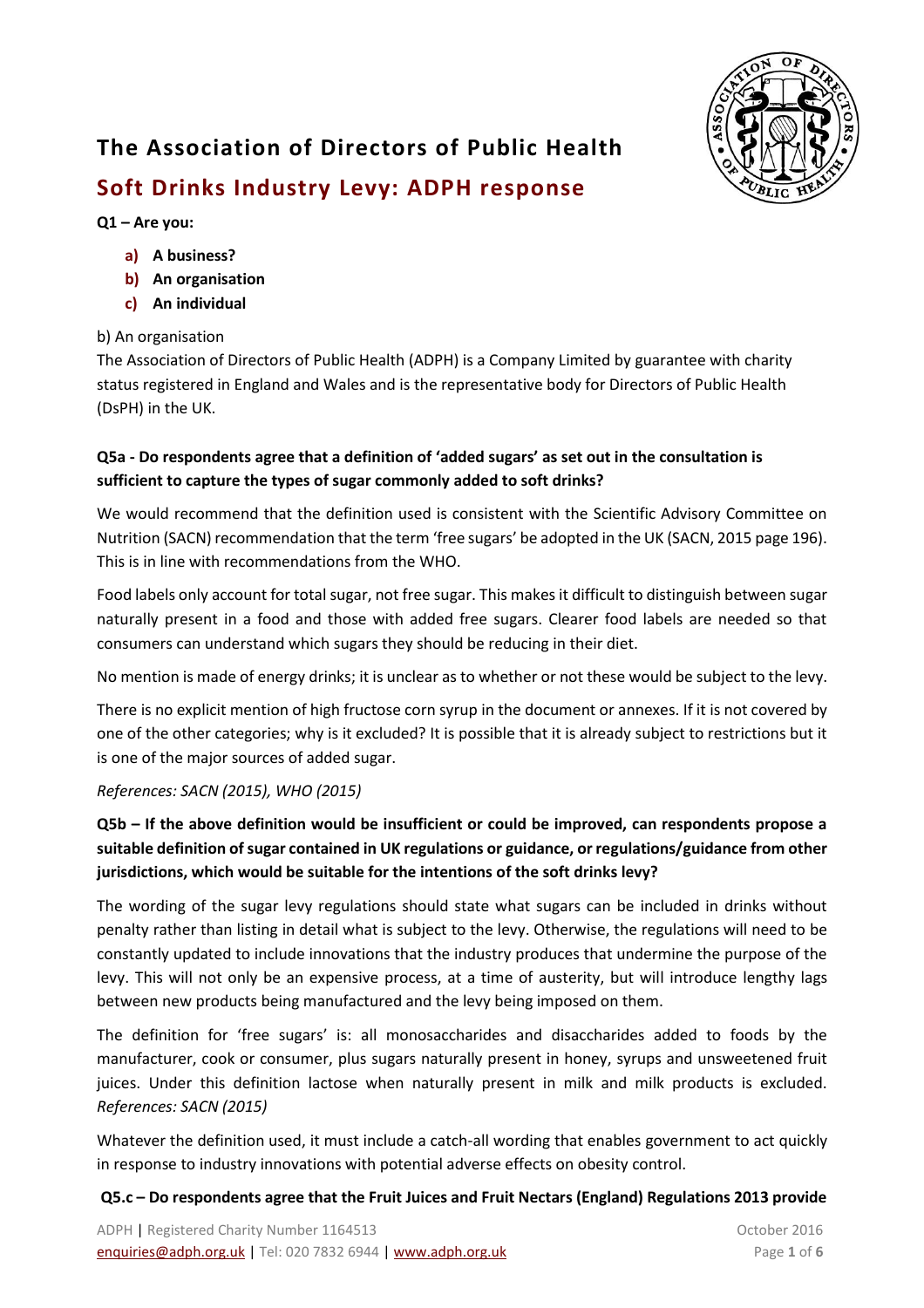## **a reasonable reference point for legislation which achieves the aim of keeping pure fruit products outside of the scope of the definition of added sugars?**

68% of adults in Wales and 64% in Cardiff & the Vale, do not achieve '5-a-day' and therefore increased fruit and vegetable consumption should be encouraged. However, pure fruit juice only counts as a maximum of one of the '5-a-day' even if more than one portion (a 150ml glass) is consumed.

#### *References: Welsh Health Survey – Lifestyle Trends (2015)*

Fruit juice can be major providers of sugar for some people, therefore, where fruit nectars with added sugar and honey are used to sweeten beverages, if the total sugars in that product exceed 5g/100ml, it should be subject to the levy. Added fruit juice or fruit juice concentrate should not be excluded from the levy. To exclude them could encourage producers to reformulate their products only to the extent of replacing sucrose, glucose, high fructose corn syrup and other added sugars with fruit juice, without altering the caloric content at all.

## **Q7 – Respondents are invited to submit views on the treatment of liquid drinks flavourings as regards the soft drinks industry levy.**

Liquid drinks flavourings and syrups should be included as part of the levy as these products could contribute significantly to an individual's sugar intake. Ideally, recommended dilution ratios should be given on these products against which liability to the levy could be assessed.

Coffee shops which use these types of liquid flavourings have been in the spotlight recently for the staggering amount of sugar contained within many of their beverages. For example, a medium caramel macchiato in a well-known coffee shop contains approximately 26g. The majority of this sugar will come from the vanilla syrup added for flavouring, so this drink would provide approximately 86% of the maximum recommended daily intake of free sugars. These drinks may not be a huge problem for young children, but the coffee shop culture appears to be growing amongst young people and can contribute to their sugar intake significantly.

Not including liquid flavourings in the levy will mean producers of these types of popular drinks will not need to reformulate their recipes. This not only hinders the change in culture around sugary drinks, but may also be misleading to the consumer, who could assume these drinks are not affected by the levy because they are not high in sugar. This could also lead to an increase in other sugary drinks being mixed and served at point of sale to the consumer, so that they are not liable for the levy. Leaving this area unlegislated seems to invite product innovation in a way that would side-step the levy and the potential benefits it can provide. Implementing this legislation will take a significant amount of time and effort, so it is important to gain the maximum public health benefit.

Suggestions for practical implementation of the levy on this product could involve the development of a recommended ratio as with cordials. Most beverages that contain these flavourings will likely have a ratio in their recipes, which could be used to develop a standard.

Alternatively, the drinks that contain these flavourings could be taxed themselves. Unless they are not considered harmful to health, for example fruit juice, all non-alcoholic drinks should be subject to the levy, regardless of whether a drink is freshly prepared or not. To implement the levy this way, the definition of "producers" would have to be explored. For example, organisations using the recipe and creating the drink itself could be seen as the "producers" (for example coffee shops), who would therefore be responsible for the levy. Although this type of approach may be difficult to implement, it would be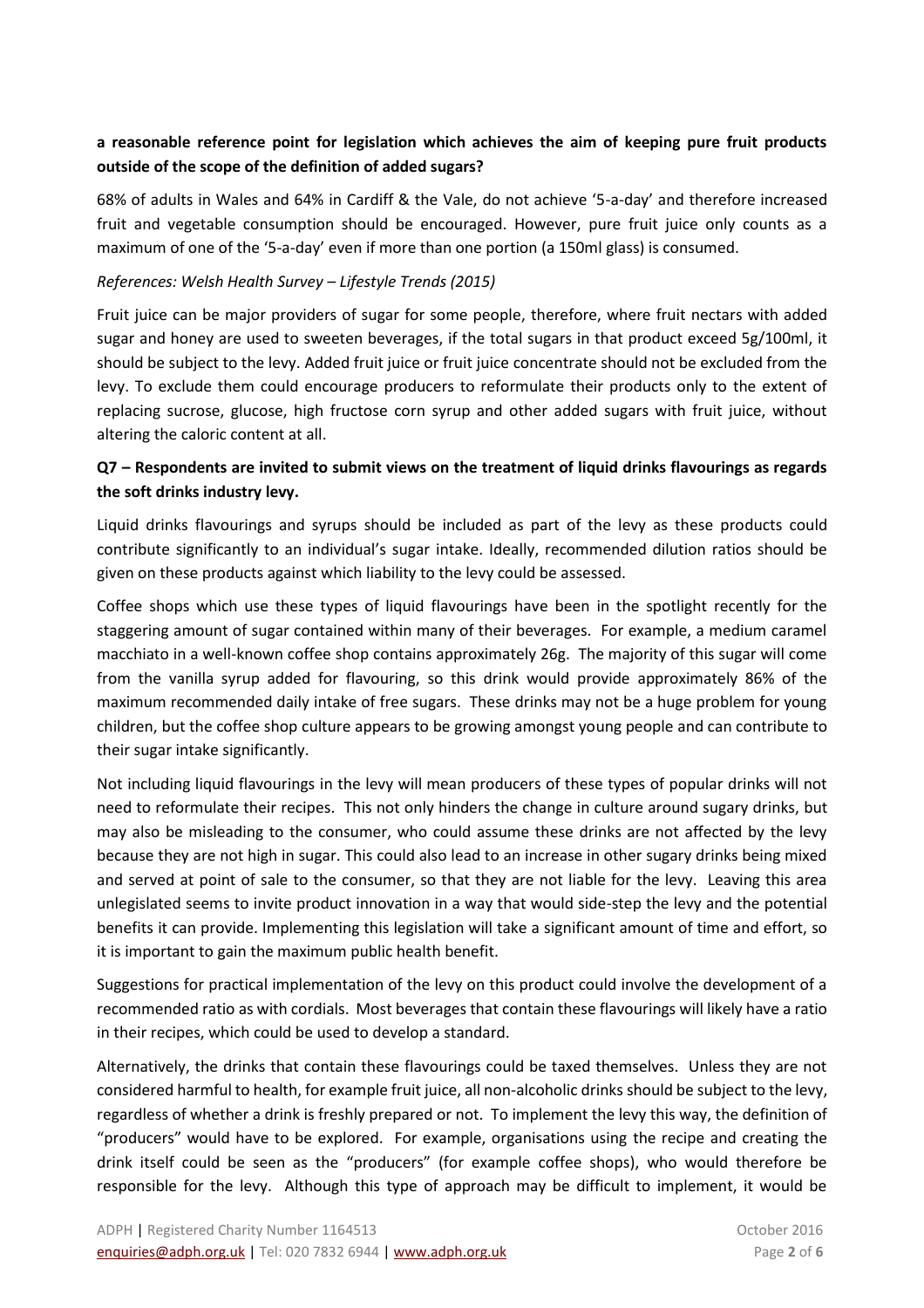beneficial to ensure consistency of the levy.

This would also prevent abuse of the levy. For example, if syrups were not subject to the levy, pubs could buy in concentrated syrups and then dilute these themselves when serving e.g. cola.

# **Q8 – Do respondents agree that a minimum proportion of 75% milk is necessary to ensure that only nutrient-rich milk drinks are exempt from the levy? If not, what alternative test or treatment would you propose and why?**

Plain milk should be the easy choice and encouraged as opposed to flavoured milks. We also agree that milk based drinks with a sugar content of 5g/100ml or more should be subject to the levy to encourage reformulation. Milk content of milk based drinks should be higher e.g. 90% to be exempt. Many drinks are already at this level so it doesn't seem a difficult thing to achieve.

A minimum proportion of 75% milk would result in products such as high sugar milkshakes not being subject to the levy. An example of a well-established brand of chocolate milkshake contains 91% of milk. When the approximate sugar content provided by the milk itself is subtracted from the total sugar content in this product, there is still 36.3g per bottle of what is very likely added sugar; this is more than the recommended daily maximum.

This demonstrates that even making the minimum percentage of milk required higher than 75% will not prevent milk drinks very high in added sugar escaping the sugary drinks levy. Again, this threatens the consistency of the levy, as well as the full potential impact it could have on the public.

An alternative would be to implement some of the same rules to milk drinks as all other drinks, i.e. if the drink contains added sugar, then the amount of sugar will be assessed to determine whether it will be taxed. It is possible to determine how much added sugar is in a milk drink by subtracting the amount contributed by milk.

However, this may be too complicated to implement, so there could be a slightly different route for milk drinks compared to other drinks. For example:

• Change the values used to determine the tax levels for milk products. Milk contains approximately 5g natural sugar per 100ml of liquid, which would complicate the use of the current 5g bracket. Therefore, for milk products only, another amount could be allocated. For example, just the 8g/100ml rate could be used, as anything over 5g per 100ml is likely added sugar. Although a high bracket, it would create a certain level of consistency with the other types of drinks and at least ensure that those milk drinks with very high levels of added sugar would be subject to the levy. This could also mean that individuals are not discouraged from consuming milk drinks that do not have unacceptably high levels of added sugar and will provide nutritional benefits.

The one challenge that may be voiced with this option is that the companies producing milk drinks will not be able to add as much sugar as the companies who do not base their drinks on milk i.e. they can only add up to 3g/100ml, rather than 5g/100ml before being taxed. Nevertheless, this does not seem an unfair route.

## **Q9 – Respondents are invited to submit evidence on the composition of lactosefree and dairy-free milk substitutes, and the practical effects of including water based drinks of this kind within the levy**

We agree that plant milk drinks should be included within the scope of the levy to encourage reformulation which will benefit the health and wellbeing of those requiring lactose free and dairy free milk substitutes.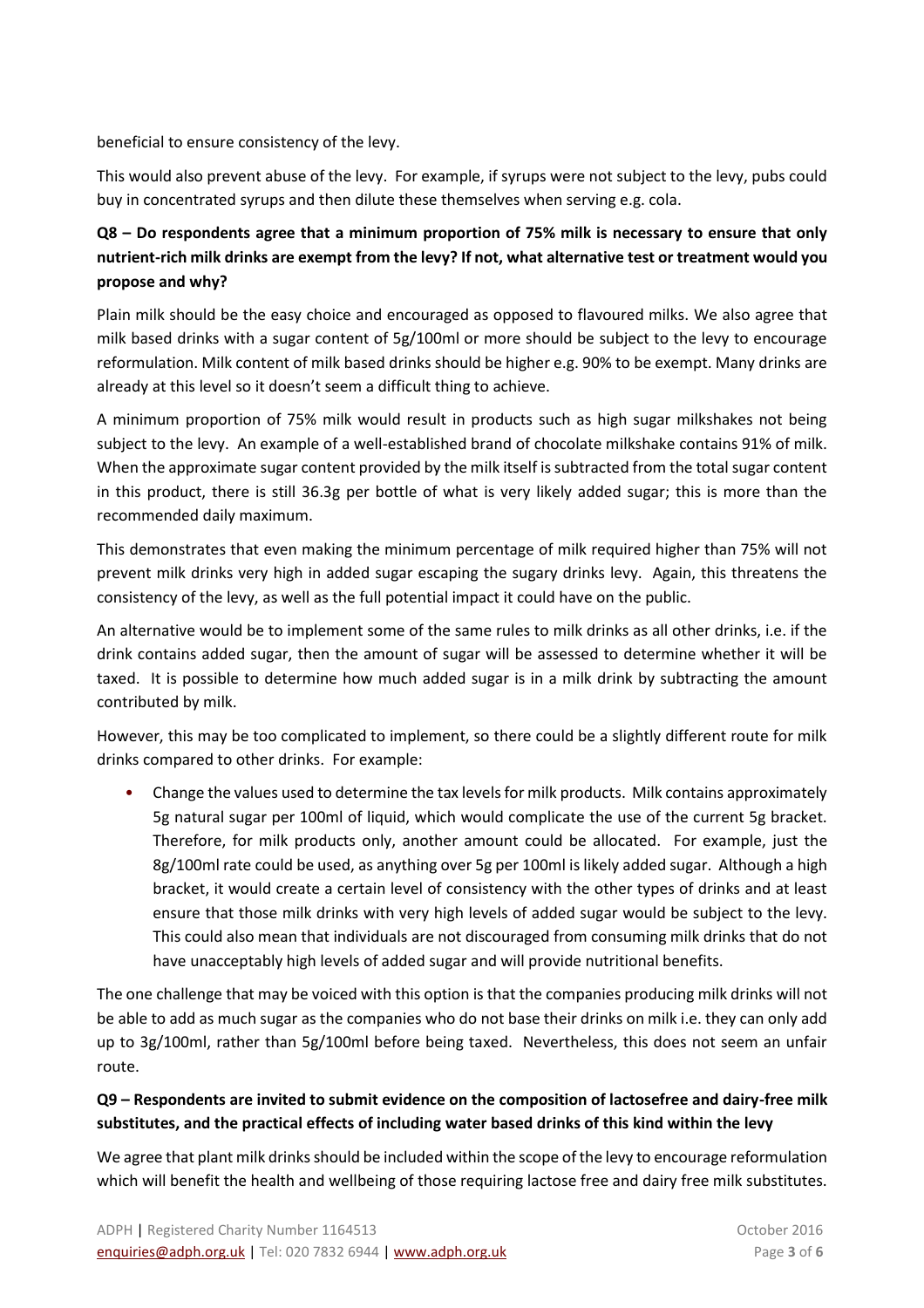The levy should not be passed on to the consumer through increased prices.

Exemption might include prescribable products recommended by The Advisory Committee on Borderline Substances (ACBS) on the basis that they may be regarded as drugs for the treatment of specified conditions.

#### **Q10 – Do respondents agree with the proposed treatment of candy sprays, ice lollies, and dissolvable powders?**

We disagree strongly with excluding these for two reasons. First, there is a strong possibility of manufacturers and importers evading the levy through the sale of products as 'for ice lollies' or converting dilutable liquids to dissolvable powders. Secondly, as the aim of the legislation is to reduce children's consumption of added sugar, there would be a perverse incentive for parents and children to switch their consumption to dissolvable powders.

Although dissolvable powders may not be popular, with the changes this legislation will bring about in sugary drinks, it is possible that they will become more popular. Therefore, it would be beneficial to include dissolvable powders in the legislation now and avoid adding these products later if they do become a problem. There are currently dissolvable powders that could be considered popular currently, including milkshake powder and hot chocolate powder, which is predominantly marketed at children and do not always need to be mixed with milk. The levy could be applied to these products in the same way that cordials will be.

## **Q11 – We seek evidence and views from respondents on the types of added-sugar low alcohol products that may be captured by the levy, and the appropriate approach to these products in the levy legislation.**

Although the public health benefits must be considered in this decision, it would not seem fair for these drinks not to be subject to the levy, particularly as they can be considerably high in sugar. In addition, this may encourage sugary drinks producers to add small amounts of alcohol to non-alcoholic products in order to avoid the sugary drinks levy.

This levy would hopefully encourage producers of low alcohol drinks to reformulate and reduce the sugar in their products. This would mean that individuals do not have to choose to drink high sugar drinks with low amounts of alcohol content, in replacement of high alcohol drinks. When individuals are trying not to drink alcohol, there are a relatively small amount of low sugar alternatives, including low alcohol drinks. The emergence of new products in this area would be welcomed.

# **Q12 – We welcome views of health professionals and organisations in identifying whether there are any other criteria for deciding whether a particular soft drink should be out of scope of the levy for medical reasons.**

The proposals to consider exclusion for products licensed for medicinal use seem reasonable.

Dieticians recommend Lucozade original as a hypo treatment for Type 1 Diabetes patients which is convenient and readily available – it is useful to have a treatment available in drink form and if only low sugar drinks were available it would make life more difficult for these young people. Possibly this should be considered as exempt.

Exemption might also include prescribable products recommended by The Advisory Committee on Borderline Substances (ACBS) on the basis that they may be regarded as drugs for the treatment of specified conditions.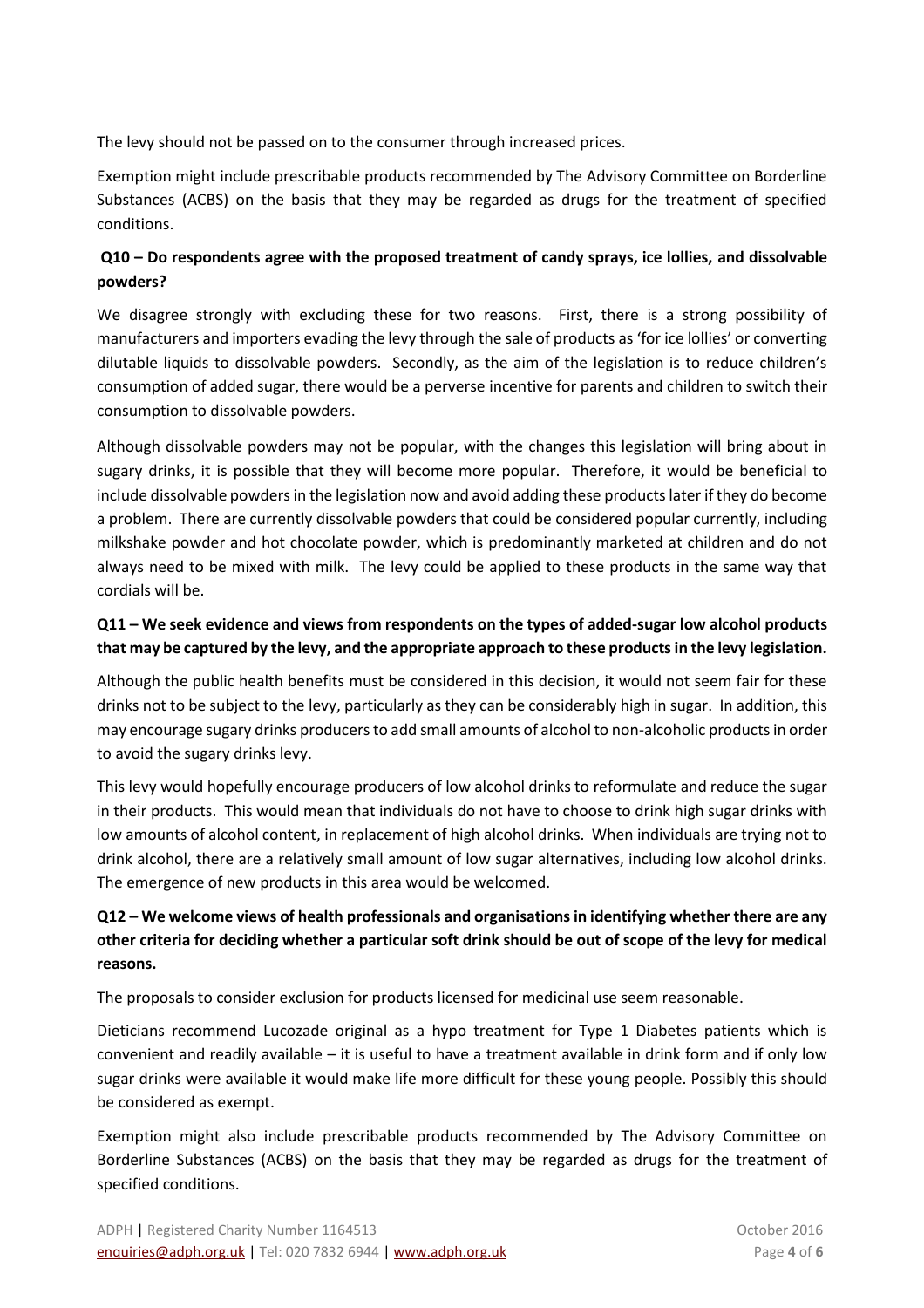Another area that could be disputed is the use of high sugar drinks for the treatment of hypoglycaemia. However, there are many other products available that can be used to treat hypoglycaemia without using high added sugar drinks, including fruit juice and glucose gel.

As it states that the licensed medicinal products will be considered and not automatically excluded, this will avoid abuse of the levy.

Nevertheless, there is good evidence of the detrimental effect on children's teeth of regular consumption of sugar-sweetened medicines. With regards to dental health and frequency of consumption being the biggest issue, this levy will do little to impact on the numbers of children with tooth decay as the sugar still present in the products will be just as harmful.

Manufacturers need to be encouraged using all available means to reduce substantially the sugar content in children's (and indeed, in adults') medicines. Some sugar-free medicines have been available for many years; it is time that all such products were made safer and healthier for children.

## **Q13 - Respondents are invited to submit any evidence that the final levy design could have potentially adverse impacts on groups with protected characteristics.**

The cautious response is the right one to take at this point- "It is not anticipated", "we will continue to assess"" indicates that no final judgement has been made.

The levy provides a strong incentive for soft drinks manufacturers to reformulate products to reduce sugar content. The availability of affordable lower sugar alternatives will minimise adverse impacts on groups with protected characteristics.

A potential issue to consider is the socio economic and health inequality. Evidence shows that socio demographic variables such as disability and ethnicity are associated with inequalities in health, due in part to the social and economic factors that combine to have an impact on those groups. For example, minority ethnic groups may have higher levels of unemployment, have lower incomes than non-minority groups in the UK and likely live in deprived urban areas. Disabled people are far less likely to be employed than people without a disability, and are around twice as likely to have no qualifications. Both these issues could lead to these groups buying cheap high sugar drinks without fully understanding the consequences.

## **Q20 – Do respondents agree products which are given away free of charge should still be liable to the levy? If not, please provide examples of where relief may be appropriate and why**

Yes, products given away free of charge should be liable for the levy.

**Q25 – Should added sugar soft drinks imported into the UK for consumption while travelling internationally be exempted from the levy, provided evidence is provided that the drinks have left the UK? If not, why?** 

No.

The system would otherwise be open to abuse; as cheaper products could be sold on the black market.

This may also reduce the incentive for manufacturers to make changes and the sugar content remains as harmful no matter where the drink is consumed.

Additionally, it is likely that a high percentage of people consuming these drinks whilst travelling are from the UK. The negative effects of sugary drinks are not instant and therefore will not be realised whilst on the particular international journey, but afterwards. Therefore, regardless of whether the drinks are